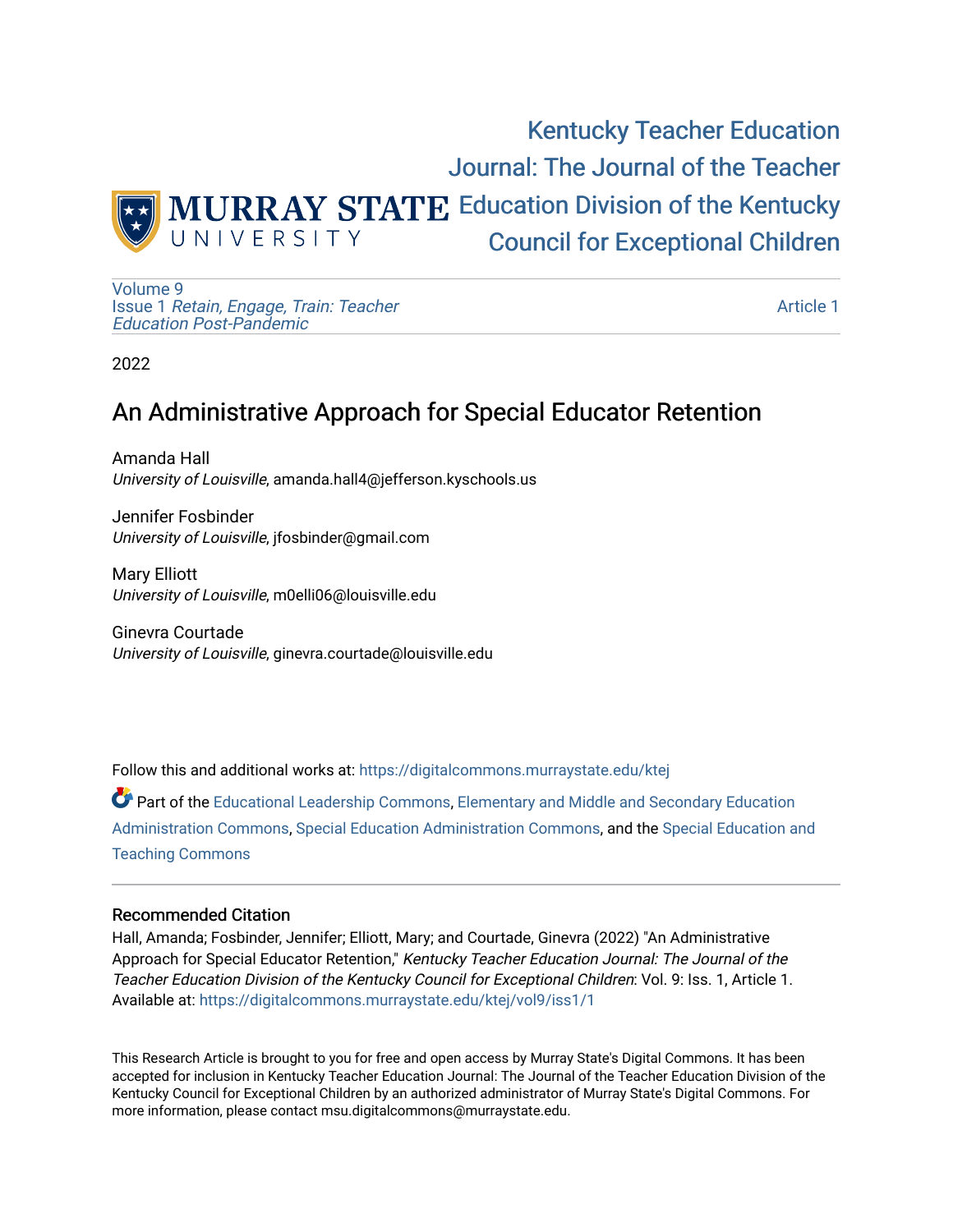# An Administrative Approach for Special Educator Retention

## **Abstract**

Special education teacher attrition is an ongoing area of concern across the US. One factor that influences special educator attrition and retention is administrative support. Unfortunately, administrators often enter school leadership positions with little or no background in special education, thus making it difficult to provide the much-needed support. This practitioner piece provides information and resources for school-based administrators to use to support special education teachers and students within their schools.

This research article is available in Kentucky Teacher Education Journal: The Journal of the Teacher Education Division of the Kentucky Council for Exceptional Children: <https://digitalcommons.murraystate.edu/ktej/vol9/iss1/1>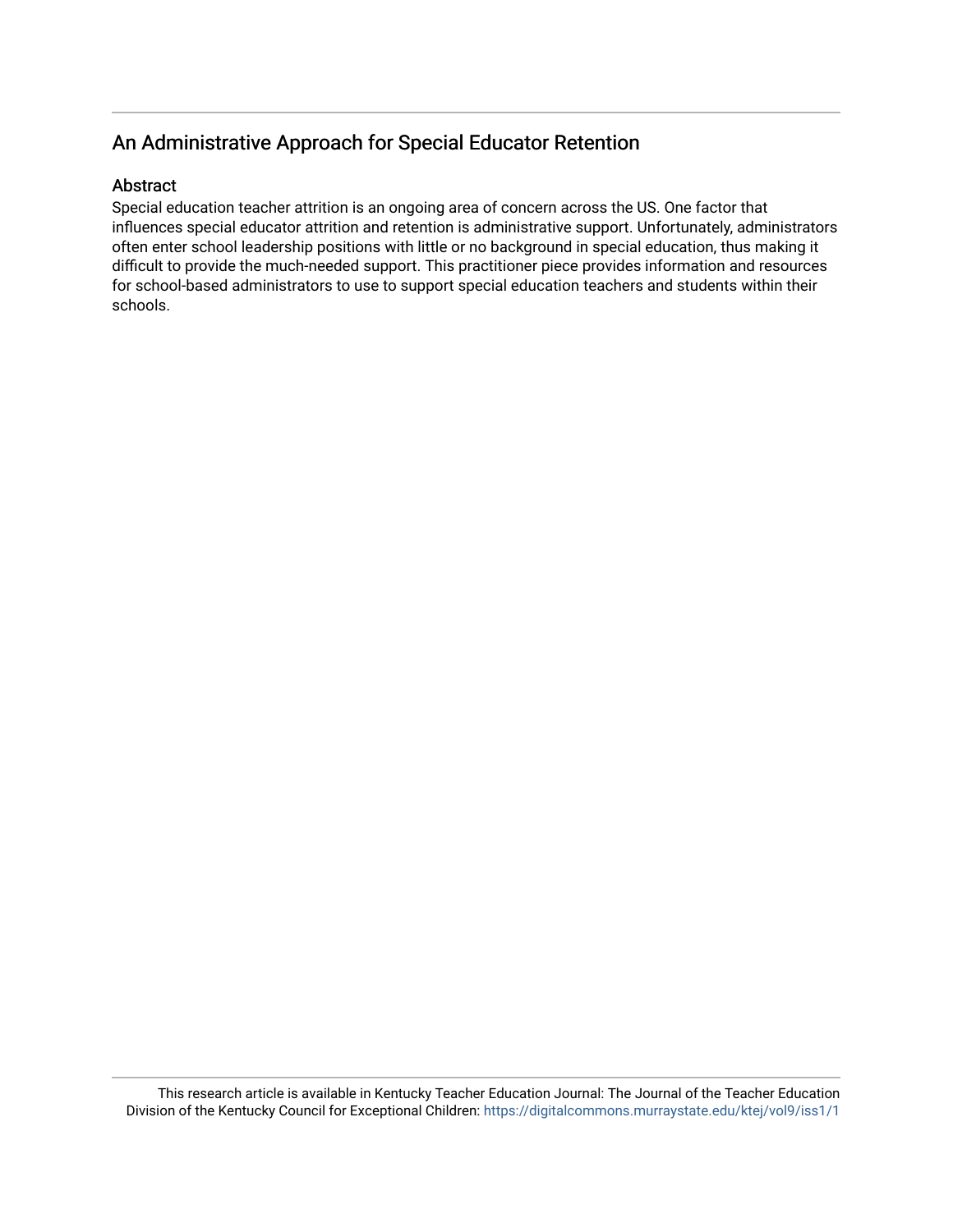*Mrs. Smith is a special educator who teaches high school students in a self-contained classroom. She currently has eight students with autism and/or intellectual disabilities. Mrs. Smith leads her class into the hallway for lunch. As they are walking out of the classroom one of her students runs away from the group towards the cafeteria. The principal, Mr. Thomas, watches from afar and asks Mrs. Smith how her day is going as he casually passes the group. Mrs. Smith swiftly runs past Mr. Thomas without responding, leaving the rest of her class behind with a paraprofessional. As a first-year principal and a former general education teacher, Mr. Thomas realizes how little he knows about the daily demands of a special educator. He reflects upon his own actions. "Should I have stepped in? She is the expert though, surely she would have told me! How could I have better supported the teacher and student in that situation?"* 

Unfortunately, Mr. Thomas' situation is very common. According to Parker (2016), there is little research on the lived experiences of principals overseeing special education. Additionally, special education teacher positions have one of the highest turnover rates among educational fields. There is a national shortage of both general education and special education teachers that continues to grow each year. The national turnover rate of special education teachers is 25% and has been for the last 20 years (IRIS Center, 2021). That is more than double the rate of general education teachers (DeMonte et al., 2016). One factor that impacts teacher attrition and retention is administrative support (Park & Shin, 2020). Special education teachers have cited support from their administrators as being highly influential in terms of whether they leave or stay in the profession (Grant, 2017). According to Andrews & Brown (2015), the majority (98%) of teachers interviewed thought that prior to getting their first teaching job, that the principal would create a "positive environment for learning." After only the first year, the percentage of those first-year teachers dropped more than 10% as they realized they did not have

1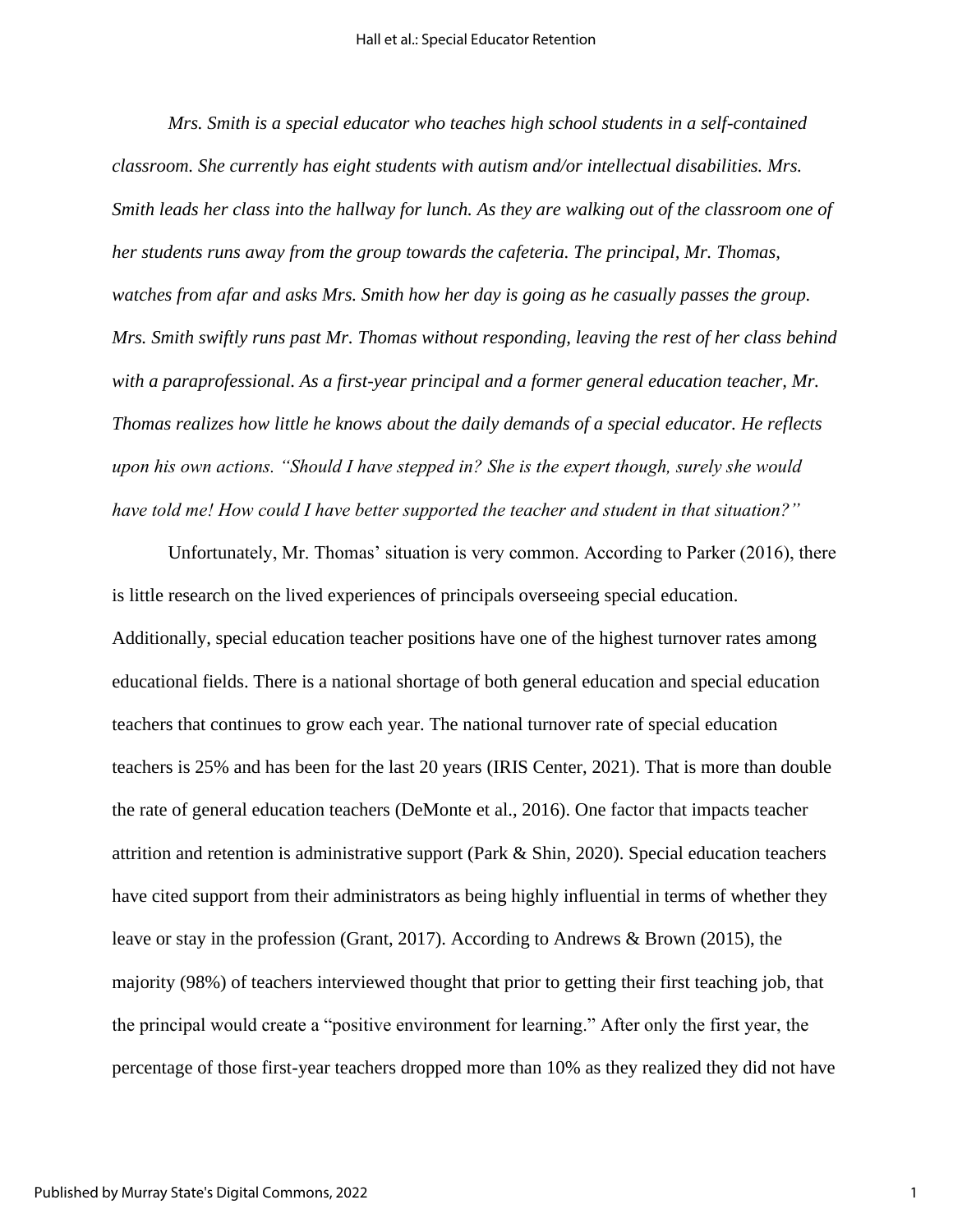as much support as they anticipated. According to the same authors, 43% of teachers do not feel like they are respected by society. In order for teachers to remain teaching and enjoying their job, they must feel supported and respected by their coworkers, administrators, and the society as a whole.

Even though most administrators have good intentions, many administrators do not know how best to support special education teachers due to lack of experience in the field and lack of training. In principal preparation programs, there is little focus on special education. Figure 1 highlights some professional standards for school leaders from the National Policy Board for Educational Administration (NPBEA, 2015) to show the small amount of focus on special education. There are ten professional standards put forward by the NPBEA. It is also important to note the organizations that worked on writing these standards did not include any organization related to special education, even though students who receive special education make up 14% of the school population nationwide (NCES, 2020). This is a large percentage of the school population, so principals should receive training on how to best meet the needs of these students as well as how to support the staff that work with these students.

### **Figure 1**

*Professional Educational Administration Standards Related to Special Education*

| <b>Standard</b>                                             | <b>Relation to Special Education</b>                                                                                                                                                                                                              |
|-------------------------------------------------------------|---------------------------------------------------------------------------------------------------------------------------------------------------------------------------------------------------------------------------------------------------|
| Standard 1:<br>Mission, Vision, and Core<br>Values          | Promoting a student-centered environment to allow success<br>for all students. Advocate for inclusiveness and equity.                                                                                                                             |
| Standard 3:<br><b>Equity and Cultural</b><br>Responsiveness | Confront and alter institutional biases of student<br>marginalization, deficit-based schooling, and low<br>expectations associated with race, class, culture and<br>language, gender and sexual orientation, and disability or<br>special status. |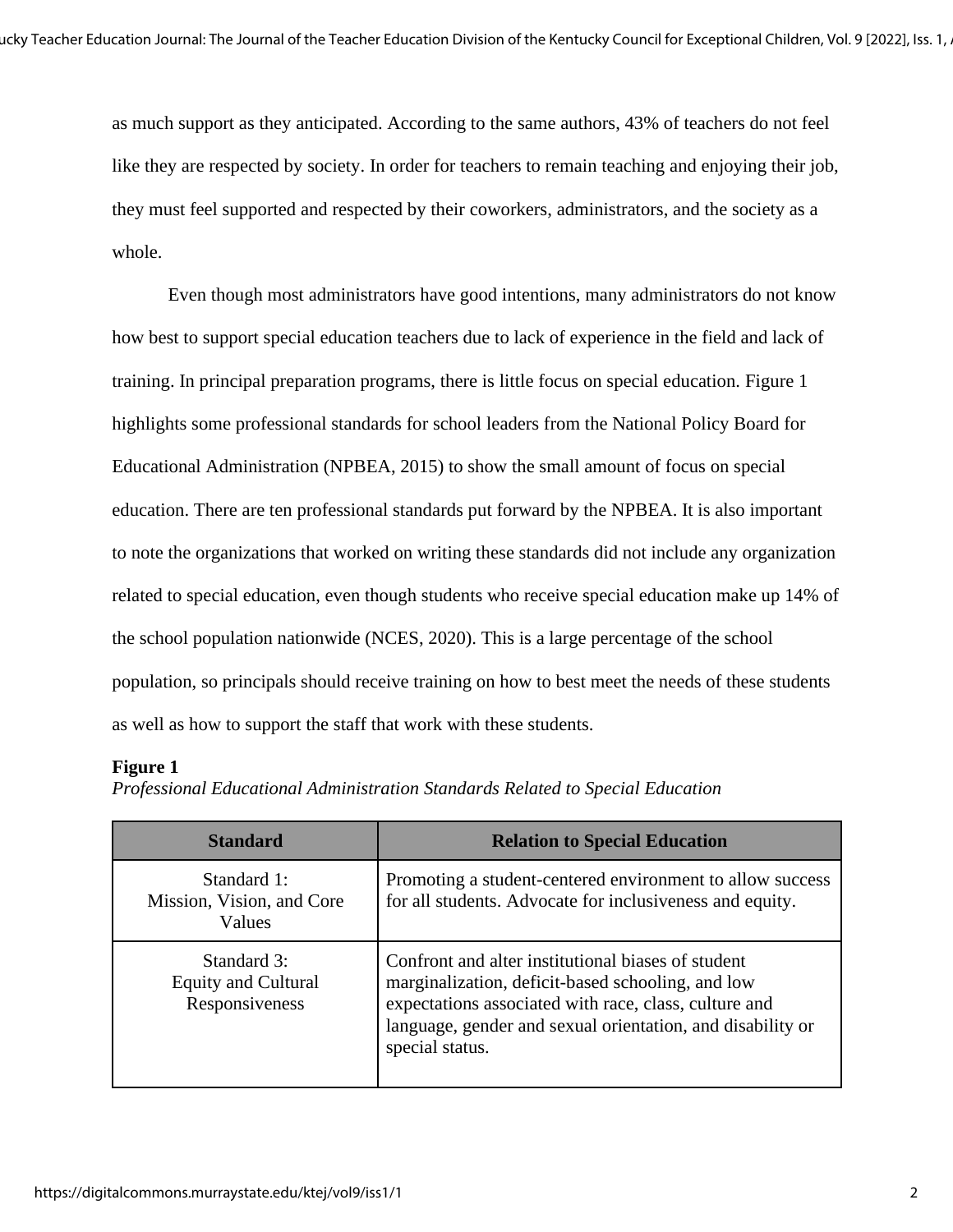| Standard 4:                   | Ensure instructional practice that is intellectually        |
|-------------------------------|-------------------------------------------------------------|
| Curriculum, Instruction, and  | challenging, authentic to student experiences, recognizes   |
| Assessment                    | student strengths, and is differentiated and personalized.  |
| Standard 5:                   | Provide coherent systems of academic and social supports,   |
| Community of Care and Support | services, extracurricular activities, and accommodations to |
| for Students                  | meet the range of learning needs of each student.           |

The purpose of this article is to support administrators in working with special education teachers and staff. Resources and information are provided to better prepare and inform administrators on how to provide support to individuals with disabilities. Administrators can use this as a resource, or guide, in order to gain confidence in their ability to provide support for special education teachers and students.

*Later in the afternoon Mr. Thomas sees Mrs. Smith in an Individualized Education Program (IEP) meeting. He is shocked that she is so composed and organized, considering the state she was in just a few hours earlier. Mr. Thomas typically sits silently in meetings and nods and agrees, but really does not understand the lingo. "OT, PT, MSD, BIP? What does it all mean?" Mr. Thomas decides to make an effort to become better informed on the common acronyms used so he can be an active member of the meeting. He pulls Mrs. Smith to the side after and asks for clarification.* 

### **Common Acronyms in Special Education**

In the field of special education, many acronyms are used. These acronyms are common and well-known by the special education teachers, but can be confusing to administrators or individuals who are not familiar with special education. Some of these acronyms are used when speaking about service providers like speech language therapists, occupational therapists, and physical therapists. Other acronyms are for legal documents, disability categories, or educational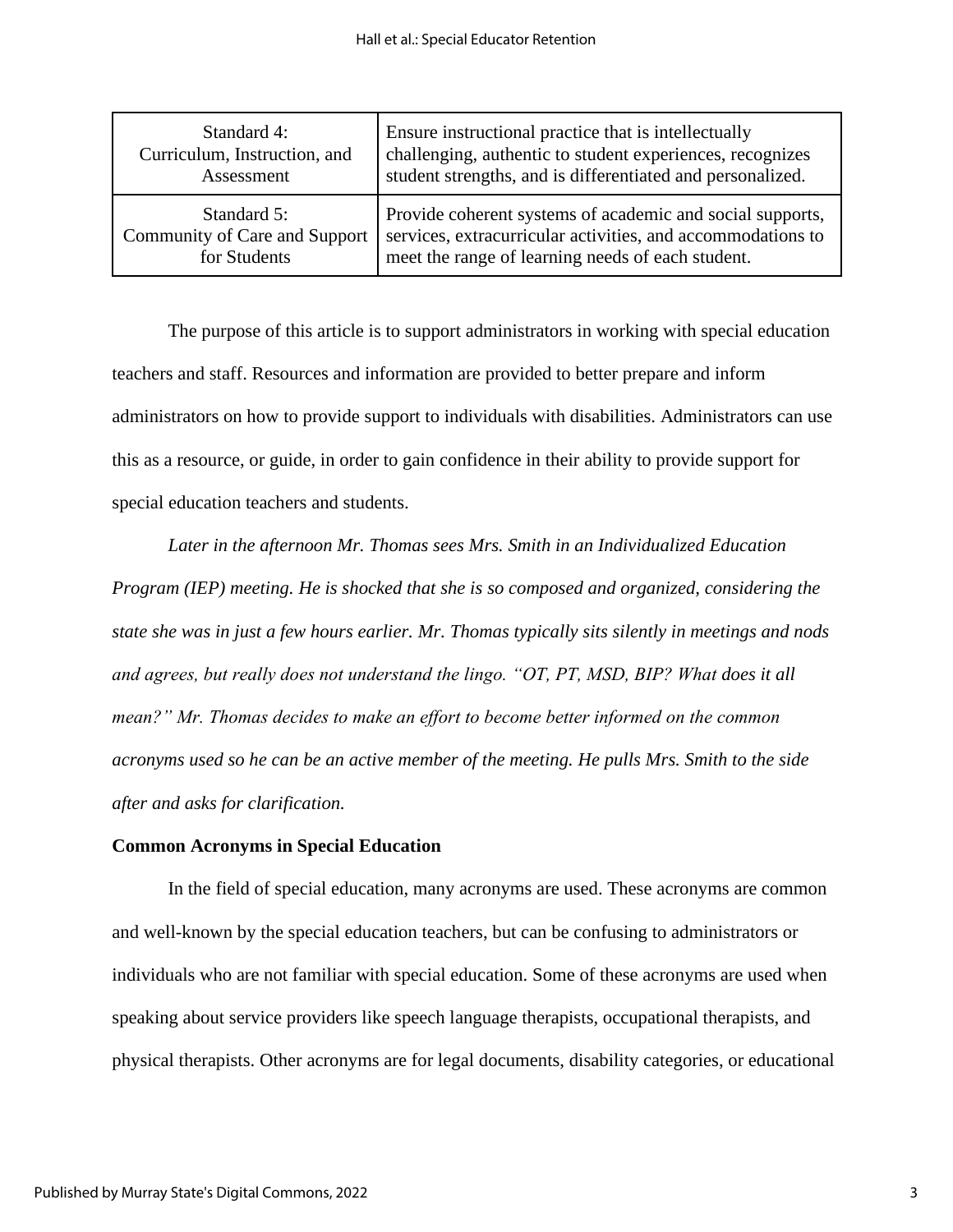strategies. Figure 2 provides some commonly used acronyms to help administrators feel more

knowledgeable in IEP meetings and when discussing these terms with special education teachers.

## **Figure 2**

*Common Special Education Acronyms*

| <b>Common Special Education Acronyms</b> |                                            |                                                                                                                                                                                                                                                                                             |  |
|------------------------------------------|--------------------------------------------|---------------------------------------------------------------------------------------------------------------------------------------------------------------------------------------------------------------------------------------------------------------------------------------------|--|
| <b>Acronym</b>                           | <b>Meaning</b>                             | <b>Examples</b>                                                                                                                                                                                                                                                                             |  |
| AT                                       | Assistive<br>Technology                    | Text-to-Speech for reading, calculators, pencil grips, closed<br>captioning on videos, devices with voice output                                                                                                                                                                            |  |
| <b>ASD</b>                               | <b>Autism Spectrum</b><br>Disorder         | Common characteristics of students with ASD: deficits in social<br>communication and interaction and restricted, repetitive behavior                                                                                                                                                        |  |
| <b>BIP</b>                               | Behavior<br><b>Intervention Plan</b>       | A document used to describe a student's behavior, the function of<br>the behavior based on data, and a school plan for supporting the<br>student's needs to decrease problem behavior. This is a legal-<br>binding document that must be followed by all staff working with<br>the student. |  |
| <b>CBI</b>                               | <b>Community Based</b><br>Instruction      | Facilitates learning in the community setting in order to generalize<br>previously taught skills such as grocery shopping, paying for items,<br>and social skills. Allows students to learn in the natural setting.                                                                         |  |
| <b>FBA</b>                               | <b>Functional Behavior</b><br>Assessment   | A type of assessment that allows a team to gather data to help show<br>why a student may be exhibiting certain behaviors. This assessment<br>is used to create intervention plans that are used in the BIP.                                                                                 |  |
| <b>IEP</b>                               | Individualized<br><b>Education Program</b> | A legal document listing student modifications and<br>accommodations and the type of instruction that students benefit<br>best from. This helps to allow students with disabilities access to<br>the same curriculum that students without disabilities are exposed<br>to.                  |  |
| <b>MSD</b>                               | Moderate/Severe<br>Disabilities            | Students in the MSD setting have cognitive functioning and<br>adaptive behavior that is three standard deviations below their<br>same-age peers.                                                                                                                                            |  |
| <b>OT</b>                                | Occupational<br>Therapy/Therapist          | A therapist that works on fine motor skills that assist in everyday<br>life. These may include grasping items (e.g., pencils, scissors,<br>utensils), writing/typing, hand-eye coordination, etc.                                                                                           |  |
| PT                                       | Physical<br>Therapy/Therapist              | A therapist that focuses on gross motor skills that are needed for<br>everyday functions. These include walking, sitting up, jumping,<br>climbing, etc.                                                                                                                                     |  |
| <b>SLP</b>                               | Speech/Language<br>Pathologist             | Focuses on vocal communication, teaching students to use<br>communication devices, and also feeding plans for students who<br>need assistance.                                                                                                                                              |  |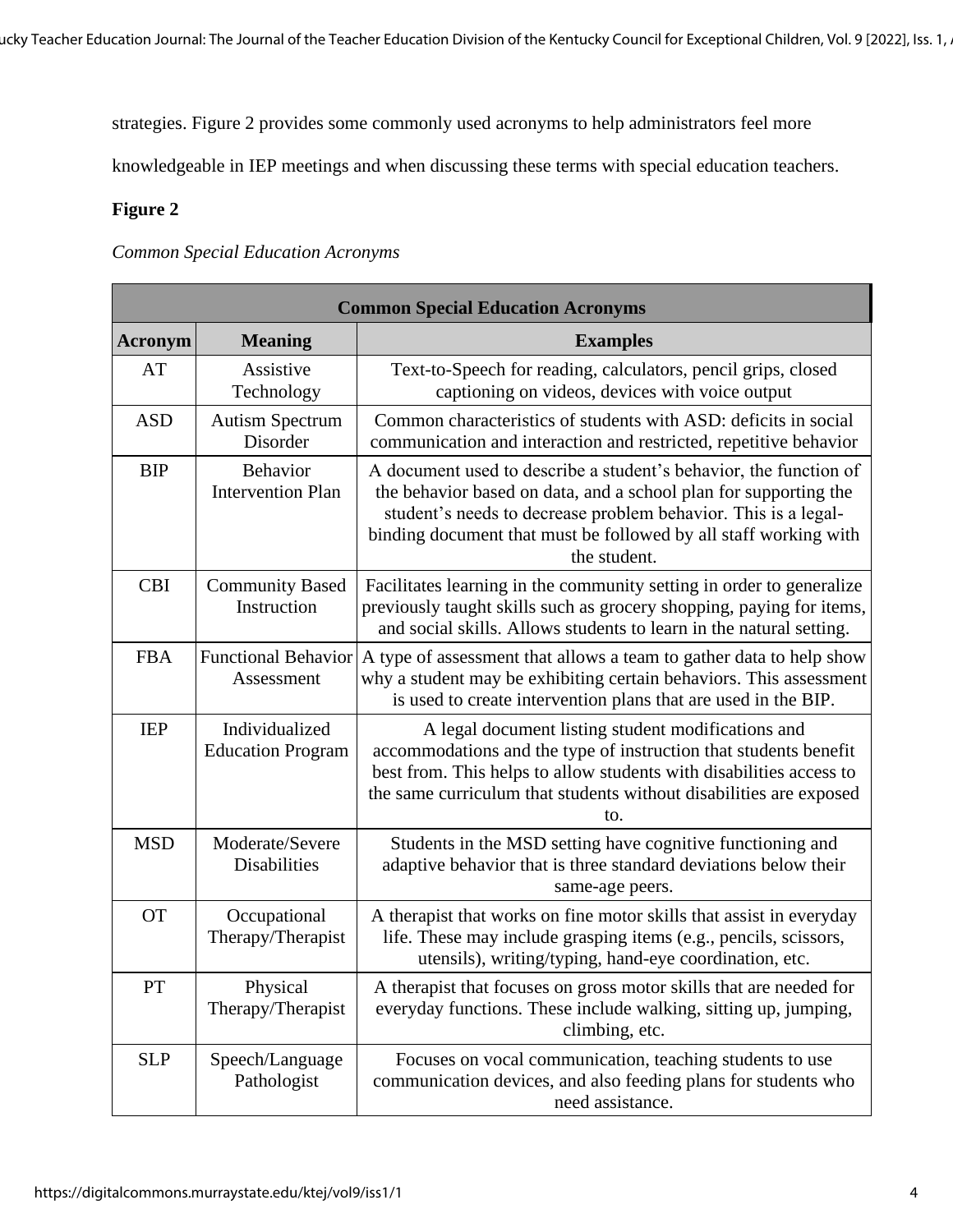*The next week, Mr. Thomas is walking down the hall as Mrs. Smith is taking her students to the bus. Mr. Thomas asks a student how his day was. The student opens his iPad to respond to his question, but Mr. Thomas has a meeting and needs to leave. He says, "I hope it was good" and waves goodbye. As he walks away, he wonders what the student was trying to tell him. The next day, he sees another student using a similar device to talk with a staff member in the cafeteria and enjoys seeing this interaction. He reflects on the afternoon before and decides to go back to the classroom to apologize to the student for not waiting. He tells him that he wants to know how his day is going. The student smiles and begins to type out a sentence on his iPad.* 

#### **Student Dignity and Communication**

Anything educators do for students, with or without disabilities, should focus on student dignity. Dignity plays a role in quality of life. Schloss et al. (1993) define dignity as the ability for people to make choices when it comes to residential life, recreation, and work; a privilege that most human beings are awarded. This ability to make choices allows students with disabilities the same opportunities of dignity as their peers without disabilities while teaching and preparing them for jobs and community life outside of school. One example of student dignity is self-determination which includes the right to be able to make your own choices.

One small step in supporting self-determination skills, like making choices, is to ensure that students can communicate. Not all students communicate the same way; some use their voices, some use American Sign Language (ASL), some use gestures, and others use communication output devices. No matter the mode of communication, all students should be treated with the same respect and dignity. Sometimes it may take a student longer to type a sentence on a communication device than it does to verbally speak that same sentence. It is important that teachers and administrators support the student as they are working on their mode

5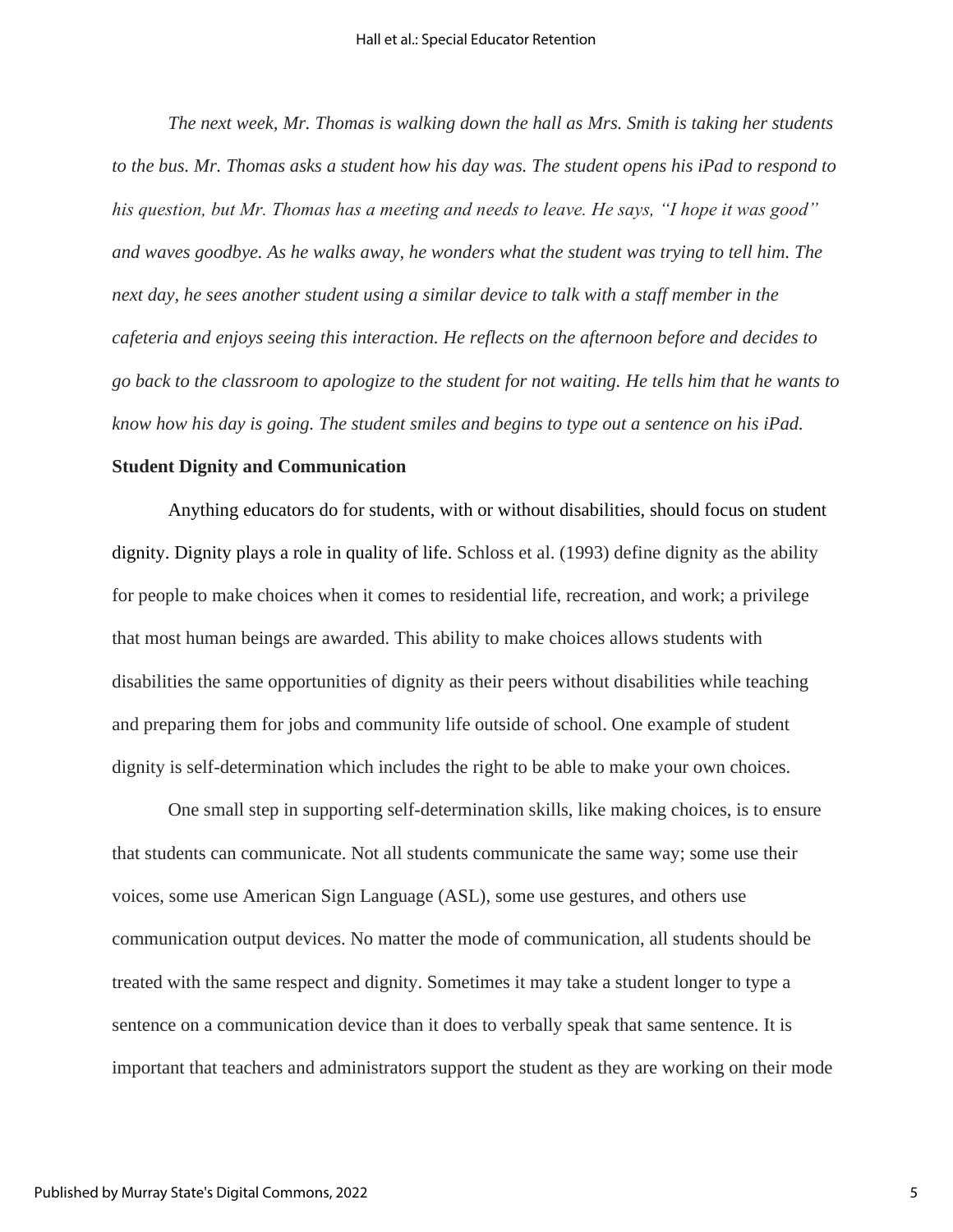of communication. Take the time to learn how each student communicates so you can build a relationship through simple greetings in the hallway or brief conversations when time allows. This simple communication with students lets them know that they matter and their voice is heard.

When interacting with a non-verbal communicator, provide wait time for the student to use their device or gestures to communicate. Show calm body language and an eager smile so that the student knows the person they are communicating with cares and wants to hear what they have to say. Oftentimes, you can respond verbally as you would to another student. If you suddenly need to leave during an interaction, let the student know you have to go and will come back to talk soon, as opposed to just walking away. Figure 3 outlines basic communication rights for students with disabilities (American Speech-Language-Hearing Association, 2022). It is important that administrators respect these rights while interacting with students in the hallway or in the classroom.

### **Figure 3**

| <b>Communication Bill of Rights</b>                                                                                                                                                |                                                                                                                            |  |  |  |
|------------------------------------------------------------------------------------------------------------------------------------------------------------------------------------|----------------------------------------------------------------------------------------------------------------------------|--|--|--|
| The right to interact socially, maintain social                                                                                                                                    | The right to express personal preferences and                                                                              |  |  |  |
| closeness, and build relationships.                                                                                                                                                | feelings.                                                                                                                  |  |  |  |
| The right to access environmental contexts,<br>interactions, and opportunities that promote<br>participation as full communication partners<br>with other people, including peers. | The right to have communication acts<br>acknowledged and responded to even when the<br>desired outcome cannot be realized. |  |  |  |
| The right to make comments and share                                                                                                                                               | The right to be treated with dignity and addressed                                                                         |  |  |  |
| opinions.                                                                                                                                                                          | with respect and courtesy.                                                                                                 |  |  |  |
| The right to be addressed directly and not be                                                                                                                                      | The right to have clear, meaningful, and                                                                                   |  |  |  |
| spoken for or talked about in the third person                                                                                                                                     | culturally and linguistically appropriate                                                                                  |  |  |  |
| while present.                                                                                                                                                                     | communications.                                                                                                            |  |  |  |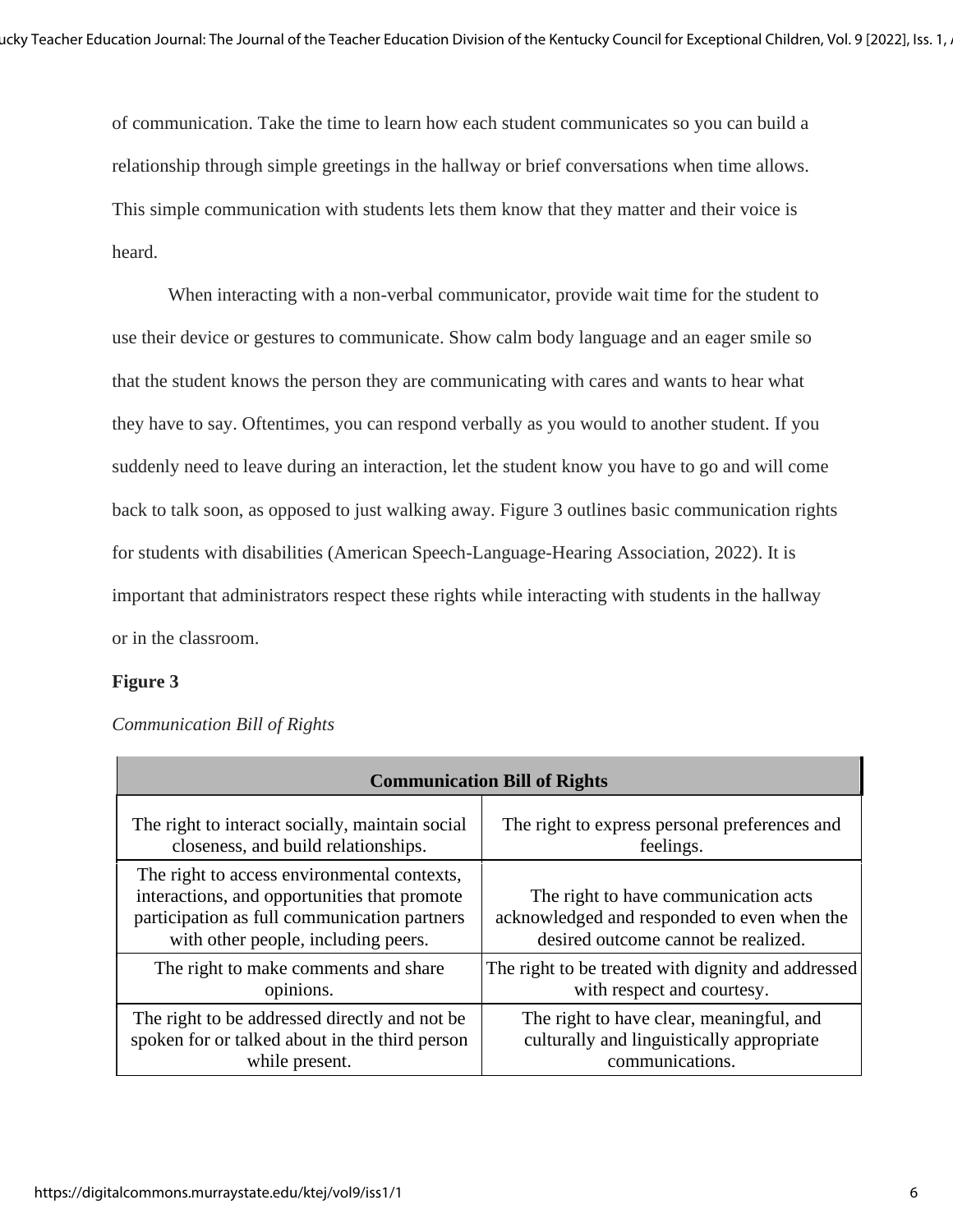*Mr. Thomas sees Kaleb, one of Mrs. Smith's students, struggling behaviorally in health class. He immediately calls Mrs. Smith to come get him, even though he is currently in the general education health room. Mrs. Smith explains that she is currently teaching reading and he is receiving his time with general education peers. She asks if the health teacher is following his behavior plan? She further explains the importance that the general education teacher and other staff follow the behavior plan in order to proactively set Kaleb up for success. Mr. Thomas doesn't understand why she can't just come get him; he always works well for her.* 

### **Behavior Expectations Outside the Special Education Classroom**

#### **Behavior Expectations in General Education**

Students with disabilities legally have a right to spend a certain amount of the school day in classes with same-aged peers without disabilities. They also legally have a right to receive a certain number of minutes with a special education teacher as determined in their IEP. As an administrator, it is essential to ensure that students are receiving their outlined supports in the general education setting as opposed to being removed in instances of behavior concerns in order to stay in compliance with their IEP. If this becomes a consistent concern, even with the outlined supports and accommodations, then an IEP meeting can be held with all stakeholders, including parents, to brainstorm solutions and revise the IEP in order to better support the student. Frequently removing a student from a general education environment can lead to being out of compliance regarding the student's least restrictive environment (LRE).

Students with more extensive behavioral needs may have a Behavior Intervention Plan (BIP). This is a data driven document to help ensure that all people working with a particular student follow the same plan when responding to problem behavior a student is displaying. This includes preventative strategies such as social stories, seating arrangements in the classroom, or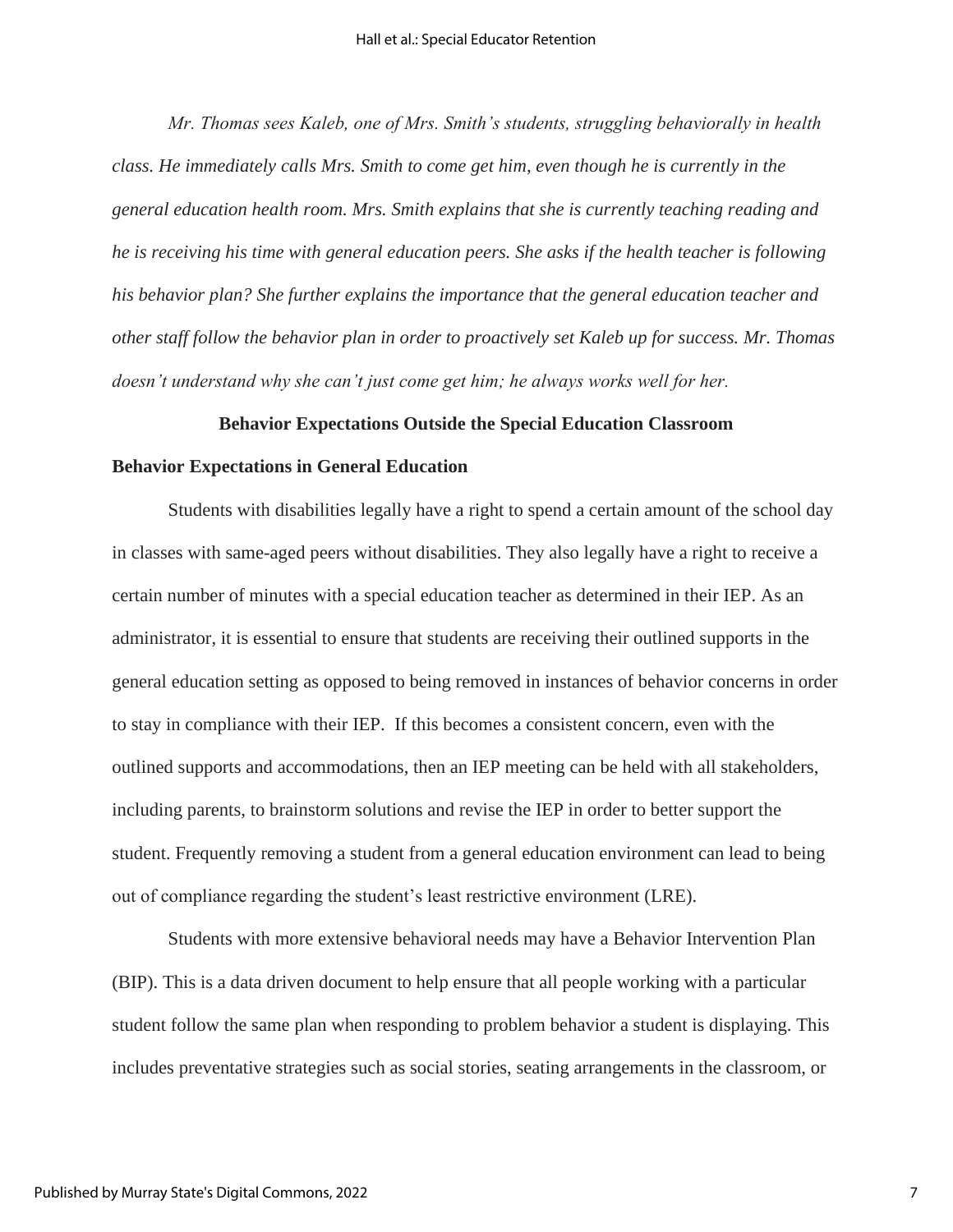teacher-specific behaviors. The best way to support a student in their least restrictive environment is for everyone who works with that student, including the general education teachers and administration, to be familiar with the student's BIP. Being familiar with the students who have BIPs increases the likelihood of student success.

Not only does better supporting students in the general education setting help the students, but it is essential for special education teachers as well. Oftentimes, special educators are asked to respond during their preparation periods, personal lunches, or when providing special education services to other students. These well-needed breaks are used to plan, complete necessary paperwork, or simply catch a breath. If a teacher is consistently sacrificing his/her planning or lunch time, they may feel unsupported or undervalued, leading to higher rates of burnout. In circumstances when a student needs to leave the general education setting, have other arrangements in place to protect the special educator's required planning time.

### **Behavior Expectations Outside the Classroom**

Sometimes behaviors occur outside the classroom, such as in hallways, lunchrooms, or recess. In the beginning, we read about a principal not feeling confident or knowing what the teacher wanted from him when a student was running through the hallway. This is an example of how expectations for students with disabilities should be similar to the rules and expectations for their peers without disabilities. School rules are there for student safety and to promote how to live in a civilized society; these same sentiments should be in place for all students. Our goal is to get students ready for post-school life (i.e., jobs, college, vocational school), and to do this they have to have behavioral expectations that are consistent. Figure 4 shows examples of some do's and don'ts for managing behaviors outside the classroom that administrators could follow to help promote age-appropriate behaviors from students with disabilities.

8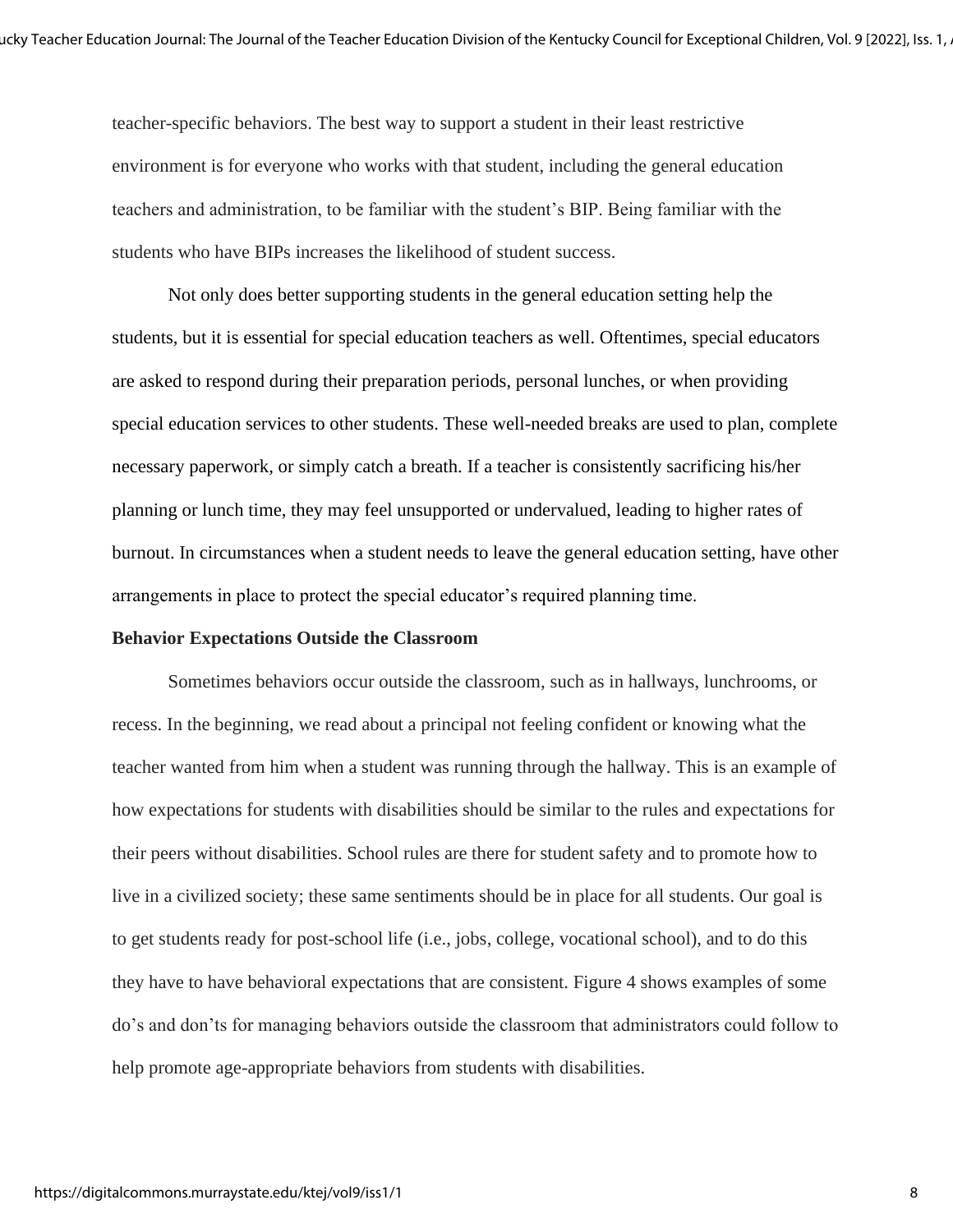# **Figure 4**

| Do's and Don'ts of Behavior Expectations for Students with Disabilities |                                                  |  |  |  |
|-------------------------------------------------------------------------|--------------------------------------------------|--|--|--|
| Do's                                                                    | Don'ts                                           |  |  |  |
| Do encourage age-appropriate hallway                                    | Don't ignore or encourage inappropriate behavior |  |  |  |
| behavior by enforcing school rules and                                  | (laugh at behavior that is not age-appropriate). |  |  |  |
| providing praise to students when                                       |                                                  |  |  |  |
| following rules.                                                        |                                                  |  |  |  |
| Do prevent students from proceeding                                     | Don't move to the side and assume the student    |  |  |  |
| further when running down the hallway.                                  | does not know better.                            |  |  |  |
| Do ask how you can help in moments of                                   | Don't assume the teacher is okay and leave the   |  |  |  |
| behavioral support.                                                     | situation without checking.                      |  |  |  |

*Do's and Don'ts of Behavior Expectations for Students with Disabilities*

### **Basic Expectations for Special Educators**

The majority of this resource provides guidance on how to support special education teachers and their students. It is also important to be aware of things to look for in a special education classroom to ensure that the teacher is providing high quality instruction to the students in the room. The Autism and Low Incidence Classroom Observation Tool (ALCOT), provides "key features of effective educational programs for students with disabilities'' (Pennington, 2018). Figure 5 outlines some of the components of this tool as a reference to what should be happening in a special education classroom. By knowing these, administrators can provide more specific feedback and praise to the teacher, as well as determine areas in need of professional development. This also allows the administrator to better understand what a special education classroom should look like so it can be compared to what is being seen by their teachers. Furthermore, this will help administrators with knowing what to expect from teachers who are special educators and to identify effective teachers from non-effective teachers, which will better serve this population of students.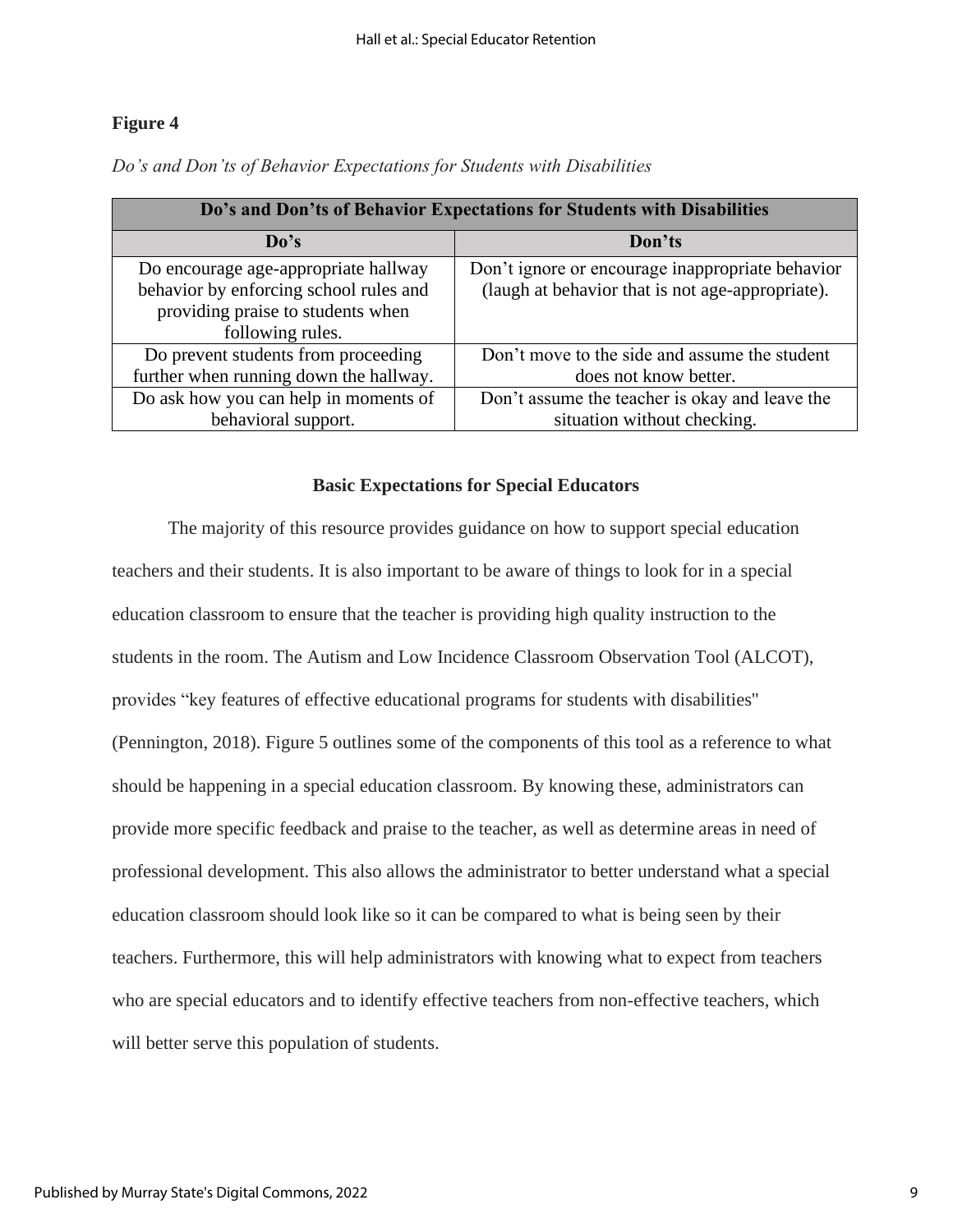# **Figure 5**

# *Example ALCOT Observation Tool Indicators for a Special Education Classroom*

| <b>ALCOT Special Education Classroom Indicators for Administrators</b>     |                                                                |  |  |  |
|----------------------------------------------------------------------------|----------------------------------------------------------------|--|--|--|
| Staff can observe all areas of the classroom                               | No student sits for more than 5 minutes<br>without instruction |  |  |  |
| All staff are engaged in instructional activities<br>when not on a break   | All instructional materials are age-appropriate                |  |  |  |
| Staff teach academic skills aligned to the<br>general education curriculum | All students have a functional communication<br>system         |  |  |  |
| Staff teach and arrange the environment to<br>facilitate peer interaction  | Staff-student interactions promote dignity                     |  |  |  |

*Note.* Examples from the ALCOT.

Lastly, Figure 6 shows a list of websites and resources that can be accessed by

administrators to gain more knowledge and confidence when working with special education

teachers and students.

# **Figure 6**

# *Resources for Principals*

| <b>Additional Resources for Administrators</b> |                                                                                 |                                                                                     |  |
|------------------------------------------------|---------------------------------------------------------------------------------|-------------------------------------------------------------------------------------|--|
| <b>Website</b>                                 | <b>Contents</b>                                                                 | Link                                                                                |  |
| <b>IRIS</b>                                    | Contains modules related to<br>administration and special education             | https://iris.peabody.vanderbi<br>lt.edu/                                            |  |
| <b>CEEDAR</b> Center                           | Contains articles related to evidence-<br>based practices for special education | https://ceedar.education.ufl.<br>edu/                                               |  |
|                                                | Provides the ALCOT observation tool                                             | https://www.attainmentcom<br>pany.com/alcot-autism-and-<br>low-incidence-classroom- |  |
| ALCOT                                          | for a special education classroom                                               | observation-tool                                                                    |  |

In conclusion, teacher attrition is a nationwide issue and special educators are quitting their jobs at an even higher rate than general educators. As an administrator, an impactful way to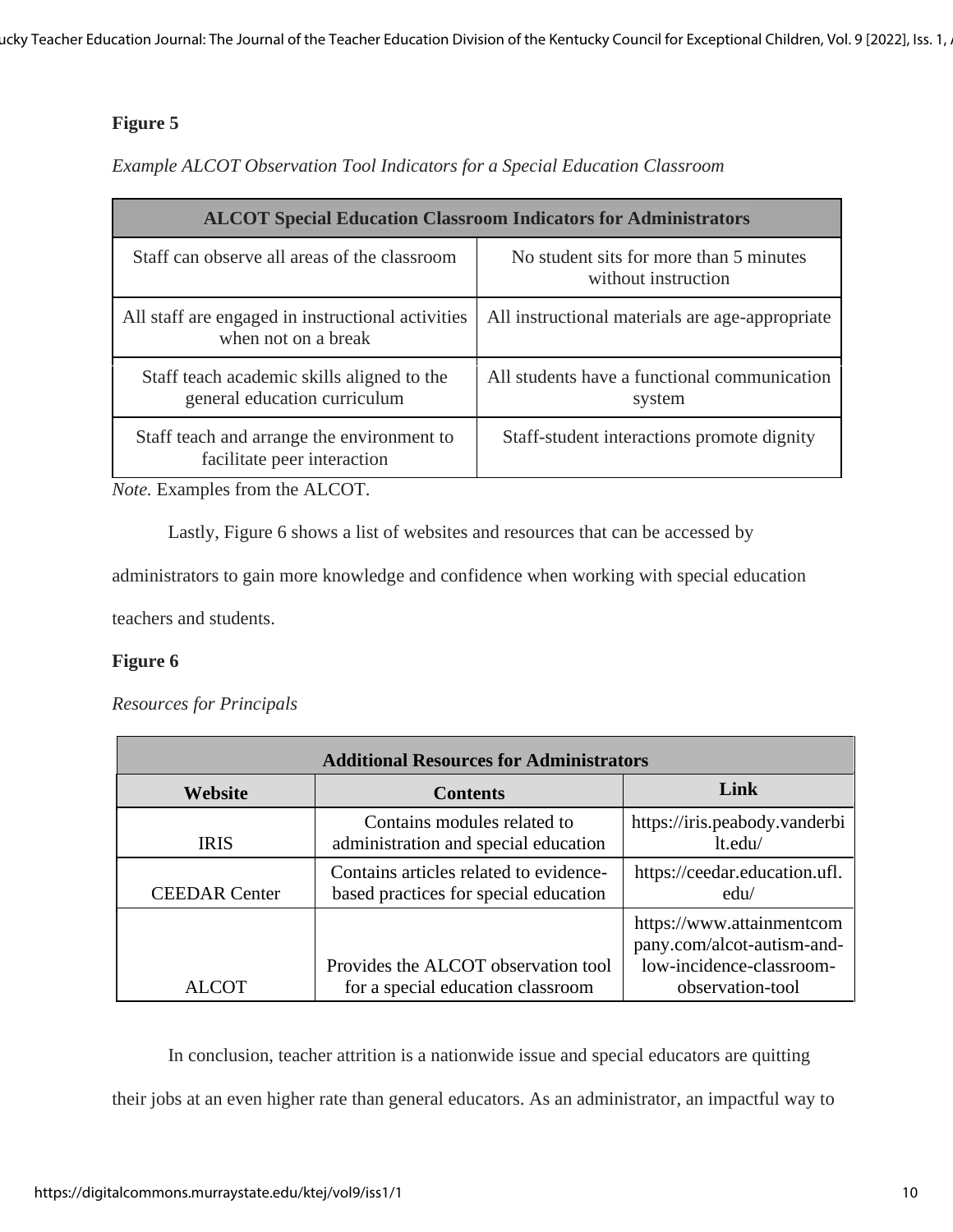prevent this issue within your school is by increasing your knowledge in special education and collaborating regularly with the teachers. This includes being familiar with special education lingo in order to participate in IEP meetings, being aware of students' individual communication styles to build relationships, and being knowledgeable in student's behavioral needs while enforcing clear expectations. Additionally, using the provided resources to guide your special educator observations will build your confidence in decision-making and/or feedback to better support your teachers and foster relationships with special educators.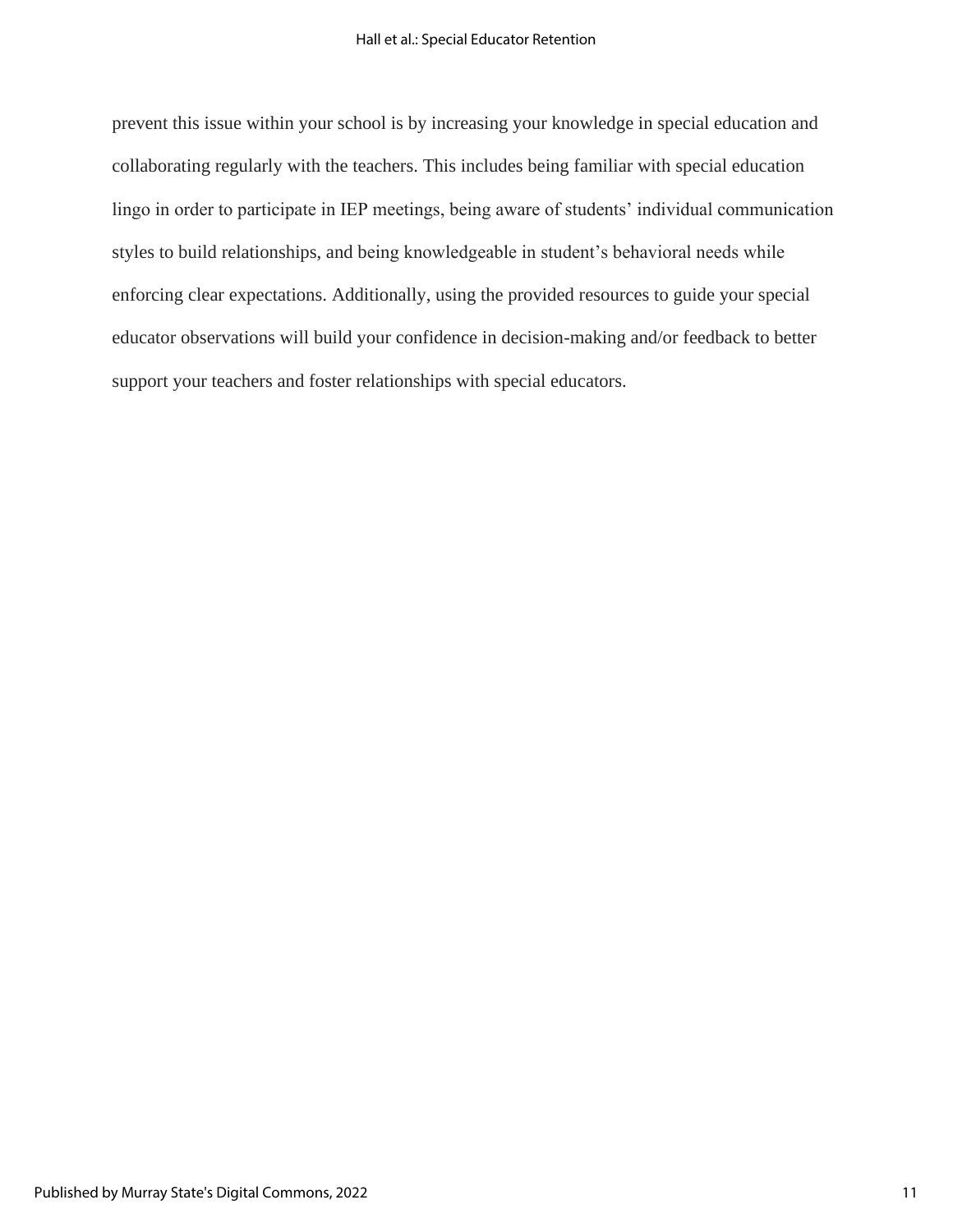ucky Teacher Education Journal: The Journal of the Teacher Education Division of the Kentucky Council for Exceptional Children, Vol. 9 [2022], Iss. 1, .

### **References**

- American Speech-Language-Hearing Association. (2022). *Communication bill of rights*. American Speech-Language-Hearing Association. Retrieved February 17, 2022, from https://www.asha.org/njc/communication-bill-of-rights
- Andrews, A., & Brown, J. L. (2015). Discrepancies in the ideal perceptions and the current experiences of special education teachers. *Journal of Education and Training Studies, 3*(6), 126-131.
- Brady, N. C., Bruce, S., Goldman, A., Erickson, K., Mineo, B., Ogletree, B. T., Paul, D., Romski, M., Sevcik, R., Siegel, E., Schoonover, J., Snell, M., Sylvester, L., & Wilkinson, K. (2016). Communication services and supports for individuals with severe disabilities: Guidance for assessment and intervention. *American Journal on Intellectual and Developmental Disabilities, 121*(2), 121–138.
- DeMonte, J., Holdheide, L., & Sindelar, P. (2016). Teacher shortages: Meeting the demand without sacrificing quality preparation and support. State Policy and Practice Portrait. *Collaboration for Effective Educator Development, Accountability and Reform*.
- Grant, M. C. (2017). A case study of factors that influenced the attrition or retention of two firstyear special education teachers. *Journal of the American Academy of Special Education Professionals*. 77-84.
- National Policy Board for Educational Administration (2015). Professional Standards for Educational Leaders 2015. Reston, VA: Author.http://www.npbea.org/wpcontent/uploads/2017/06/Professional-Standards-for-Educational-Leaders\_2015.pdf.
- Park, E. Y., & Shin, M. (2020). A meta-analysis of special education teachers' burnout. *SAGE Open*, *10*(2), 2158244020918297.

Parker, S. M. (2016). A phenomenological study of the roles of principals in special education.